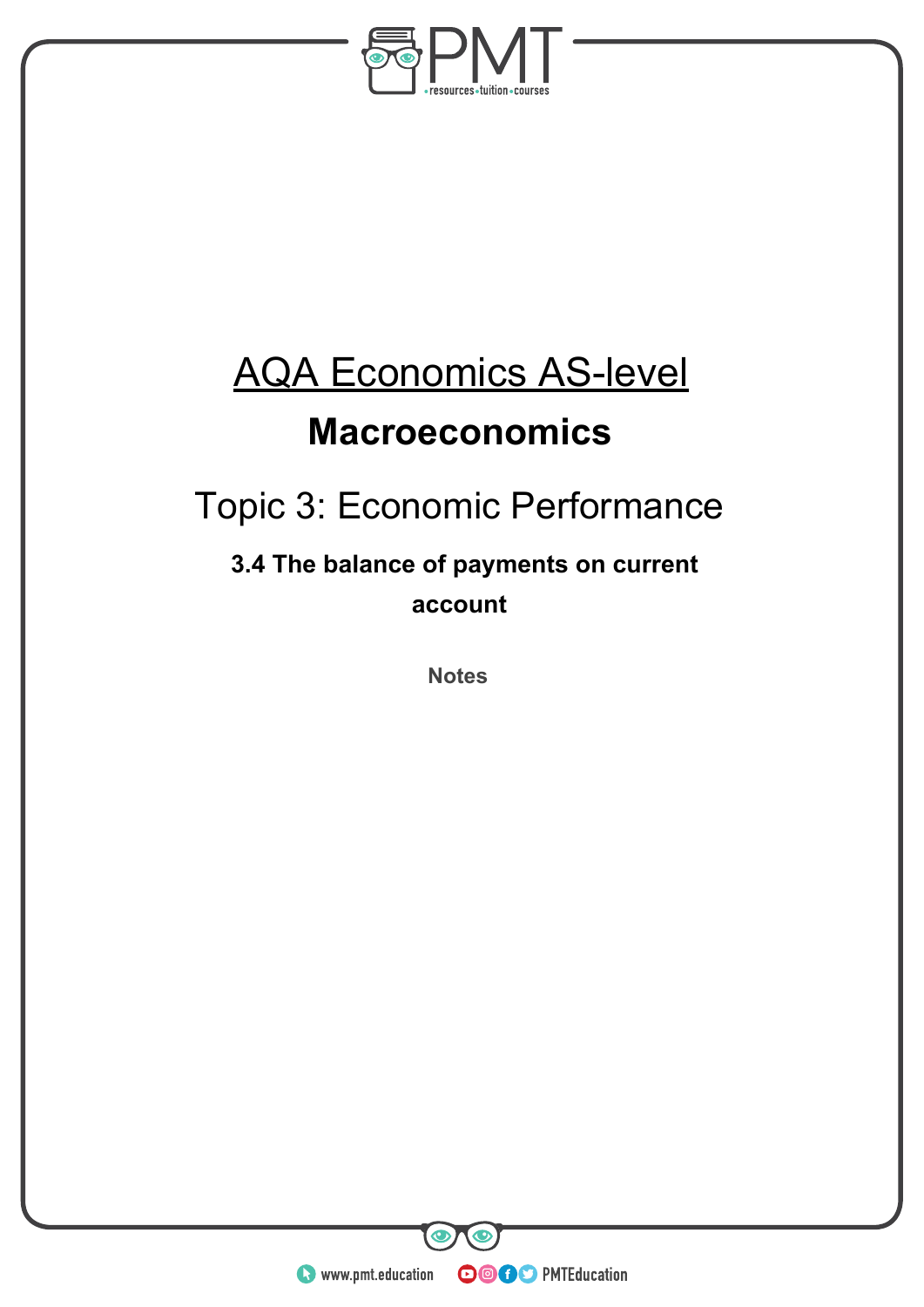

### **Components of the balance of payments**

This is a record of all financial transactions made between consumers, firms and the government from one country with other countries.

It states how much is spent on imports, and what the value of exports is.

**Exports** are goods and services sold to foreign countries, and are positive in the balance of payments. This is because they are an **inflow** of money.

**Imports** are goods and services bought from foreign countries, and they are negative on the balance of payments. They are an **outflow** of money.

The balance of payments is made up of:

- The current account
- The capital account
- The official financing account.

For the AS course, only the current account is focussed on.

The **current account on the balance of payments** is the balance of trade in goods and services.

### **Current account deficits and surpluses**

- $\blacksquare$  A current account surplus means there is a net inflow of money into the circular flow of income. The UK has a surplus with services, but a deficit with goods.
- $\blacksquare$  The UK has a current account deficit. This means the UK spends more on imports from foreign countries, than they earn from exports to foreign countries. If the deficit is large and runs for a long time, there could be financial difficulties with financing the deficit.

**The factors that influence a country's current account balance**

**OOOO** PMTEducation